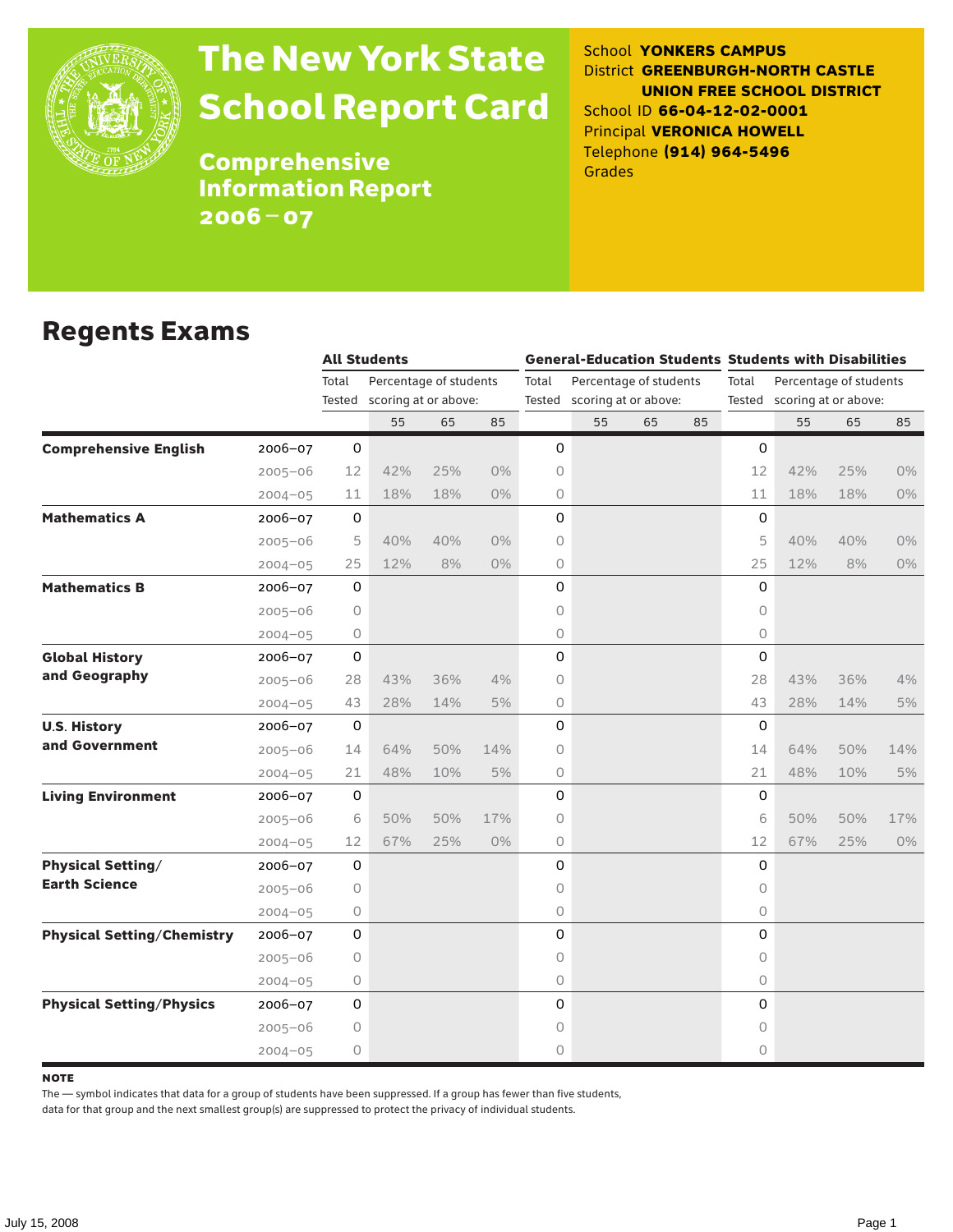School ID 66-04-12-02-0001

#### School **YONKERS CAMPUS**<br>
School ID 66-04-12-02-0001<br>
School ID 66-04-12-02-0001

### Regents Competency Tests

|                       |             | <b>All Students</b> |                  |                     |                  | <b>General-Education Students Students with Disabilities</b> |                  |  |
|-----------------------|-------------|---------------------|------------------|---------------------|------------------|--------------------------------------------------------------|------------------|--|
|                       |             | <b>Total Tested</b> | Percent Passing: | <b>Total Tested</b> | Percent Passing: | <b>Total Tested</b>                                          | Percent Passing: |  |
| <b>Mathematics</b>    | 2006-07     | 0                   |                  | 0                   |                  | 0                                                            |                  |  |
|                       | $2005 - 06$ | 71                  | 39%              | $\circ$             |                  | 71                                                           | 39%              |  |
|                       | $2004 - 05$ | 80                  | 40%              | 0                   |                  | 80                                                           | 40%              |  |
| <b>Science</b>        | 2006-07     | 0                   |                  | 0                   |                  | $\Omega$                                                     |                  |  |
|                       | $2005 - 06$ | 67                  | 43%              | 0                   |                  | 67                                                           | 43%              |  |
|                       | $2004 - 05$ | 77                  | 40%              | $\circ$             |                  | 77                                                           | 40%              |  |
| <b>Reading</b>        | 2006-07     | 0                   |                  | 0                   |                  | 0                                                            |                  |  |
|                       | $2005 - 06$ | 17                  | 88%              | $\circ$             |                  | 17                                                           | 88%              |  |
|                       | $2004 - 05$ | 19                  | 95%              | $\circ$             |                  | 19                                                           | 95%              |  |
| <b>Writing</b>        | 2006-07     | 0                   |                  | 0                   |                  | $\Omega$                                                     |                  |  |
|                       | $2005 - 06$ | 16                  | 69%              | $\circ$             |                  | 16                                                           | 69%              |  |
|                       | $2004 - 05$ | 15                  | 73%              | 0                   |                  | 15                                                           | 73%              |  |
| <b>Global Studies</b> | 2006-07     | 0                   |                  | $\mathsf O$         |                  | $\Omega$                                                     |                  |  |
|                       | $2005 - 06$ | 26                  | 23%              | $\circ$             |                  | 26                                                           | 23%              |  |
|                       | $2004 - 05$ | 41                  | 10%              | 0                   |                  | 41                                                           | 10%              |  |
| <b>U.S. History</b>   | 2006-07     | 0                   |                  | 0                   |                  | $\mathbf 0$                                                  |                  |  |
| and Government        | $2005 - 06$ | 22                  | 41%              | $\circ$             |                  | 22                                                           | 41%              |  |
|                       | $2004 - 05$ | 13                  | 38%              | $\circ$             |                  | 13                                                           | 38%              |  |

#### **NOTE**

The — symbol indicates that data for a group of students have been suppressed. If a group has fewer than five students,

data for that group and the next smallest group(s) are suppressed to protect the privacy of individual students.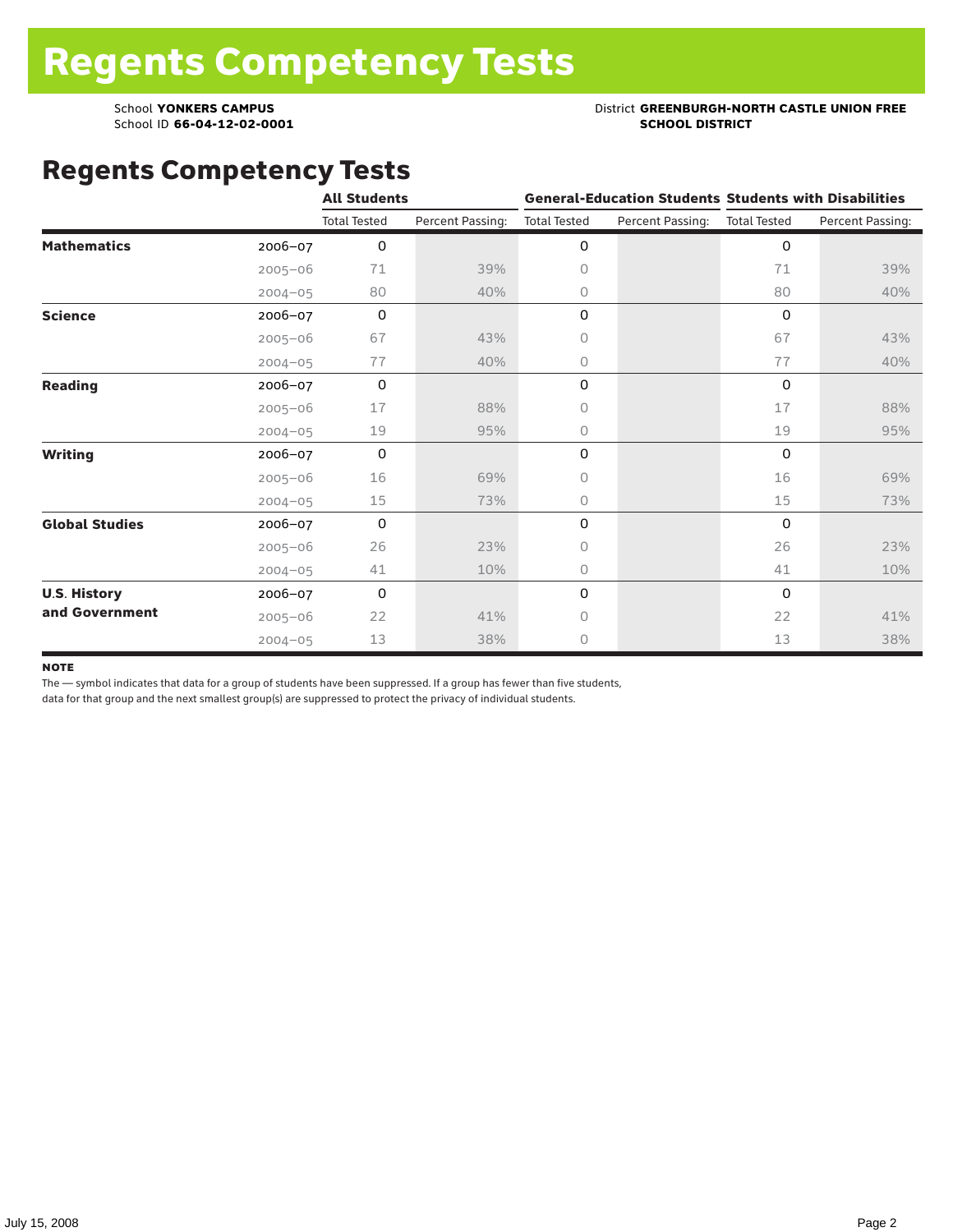School ID **66-04-12-02-0001 SCHOOL DISTRICT**

#### School **YONKERS CAMPUS** District **GREENBURGH-NORTH CASTLE UNION FREE**

### Elementary/Middle-Level Social Studies 2006–07

|                            | <b>All Students</b>                                         |  |  |  |                                                             |  | <b>General-Education Students</b> |  |                                                             |  | <b>Students with Disabilities</b> |  |  |  |                |
|----------------------------|-------------------------------------------------------------|--|--|--|-------------------------------------------------------------|--|-----------------------------------|--|-------------------------------------------------------------|--|-----------------------------------|--|--|--|----------------|
|                            | Percentage of students<br>Total<br>Tested scoring at level: |  |  |  | Percentage of students<br>Total<br>Tested scoring at level: |  |                                   |  | Percentage of students<br>Total<br>Tested scoring at level: |  |                                   |  |  |  |                |
|                            |                                                             |  |  |  | 4                                                           |  |                                   |  |                                                             |  |                                   |  |  |  | $\overline{4}$ |
| <b>Elementary</b><br>Level |                                                             |  |  |  |                                                             |  |                                   |  |                                                             |  |                                   |  |  |  |                |
| <b>Middle Level</b>        |                                                             |  |  |  |                                                             |  |                                   |  |                                                             |  |                                   |  |  |  |                |

#### 2003 Total Cohort Performance on Regents Exams After Four Years

|                                        |                   | <b>All Students</b>                |    |              |                  | <b>General-Education Students</b>  |  |              |                                                             | <b>Students with Disabilities</b> |           |    |              |  |
|----------------------------------------|-------------------|------------------------------------|----|--------------|------------------|------------------------------------|--|--------------|-------------------------------------------------------------|-----------------------------------|-----------|----|--------------|--|
|                                        | Cohort<br>Enrollm | Percentage of<br>students scoring: |    |              | Cohort<br>ㅎ<br>띧 | Percentage of<br>students scoring: |  |              | Cohort<br>Ξ<br>Percentage of<br>ā<br>훕<br>students scoring: |                                   |           |    |              |  |
|                                        |                   | $55 - 64$                          |    | 65-84 85-100 |                  | $55 - 64$                          |  | 65-84 85-100 |                                                             |                                   | $55 - 64$ |    | 65-84 85-100 |  |
| <b>Global History</b><br>and Geography | 17                | 0%                                 | 0% | 0%           | 0                |                                    |  |              |                                                             | 17                                | 0%        | 0% | 0%           |  |
| <b>U.S. History</b><br>and Government  | 17                | 0%                                 | 0% | 0%           | 0                |                                    |  |              |                                                             | 17                                | 0%        | 0% | 0%           |  |
| <b>Science</b>                         | 17                | 6%                                 | 0% | 0%           | 0                |                                    |  |              |                                                             | 17                                | 6%        | 0% | 0%           |  |

# New York State Alternate Assessments (NYSAA) 2006–07

|                         | <b>All Students</b> |                                                |               |   |   |  |  |  |  |
|-------------------------|---------------------|------------------------------------------------|---------------|---|---|--|--|--|--|
|                         | Total               | Number of students scoring<br>Tested at Level: |               |   |   |  |  |  |  |
|                         |                     | 1                                              | $\mathcal{P}$ | 3 | 4 |  |  |  |  |
| <b>Elementary Level</b> |                     |                                                |               |   |   |  |  |  |  |
| Social Studies          | 0                   |                                                |               |   |   |  |  |  |  |
| <b>Middle Level</b>     |                     |                                                |               |   |   |  |  |  |  |
| Social Studies          | 0                   |                                                |               |   |   |  |  |  |  |
| <b>Secondary Level</b>  |                     |                                                |               |   |   |  |  |  |  |
| English Language Arts   | O                   |                                                |               |   |   |  |  |  |  |
| <b>Mathematics</b>      | O                   |                                                |               |   |   |  |  |  |  |
| Social Studies          | O                   |                                                |               |   |   |  |  |  |  |
| Science                 | 0                   |                                                |               |   |   |  |  |  |  |

The New York State Alternate Assessment (NYSAA) is for students with severe cognitive disabilities. Results for students taking the NYSAA in English language arts, mathematics, and science at the elementary and middle levels are available in the *Accountability and Overview Report* part of *The New York State Report Card*.

The — symbol indicates that data for a group of students have been suppressed. If a group has fewer than five students, data for that group and the next smallest group(s) are suppressed to protect the privacy of individual students.

**NOTE**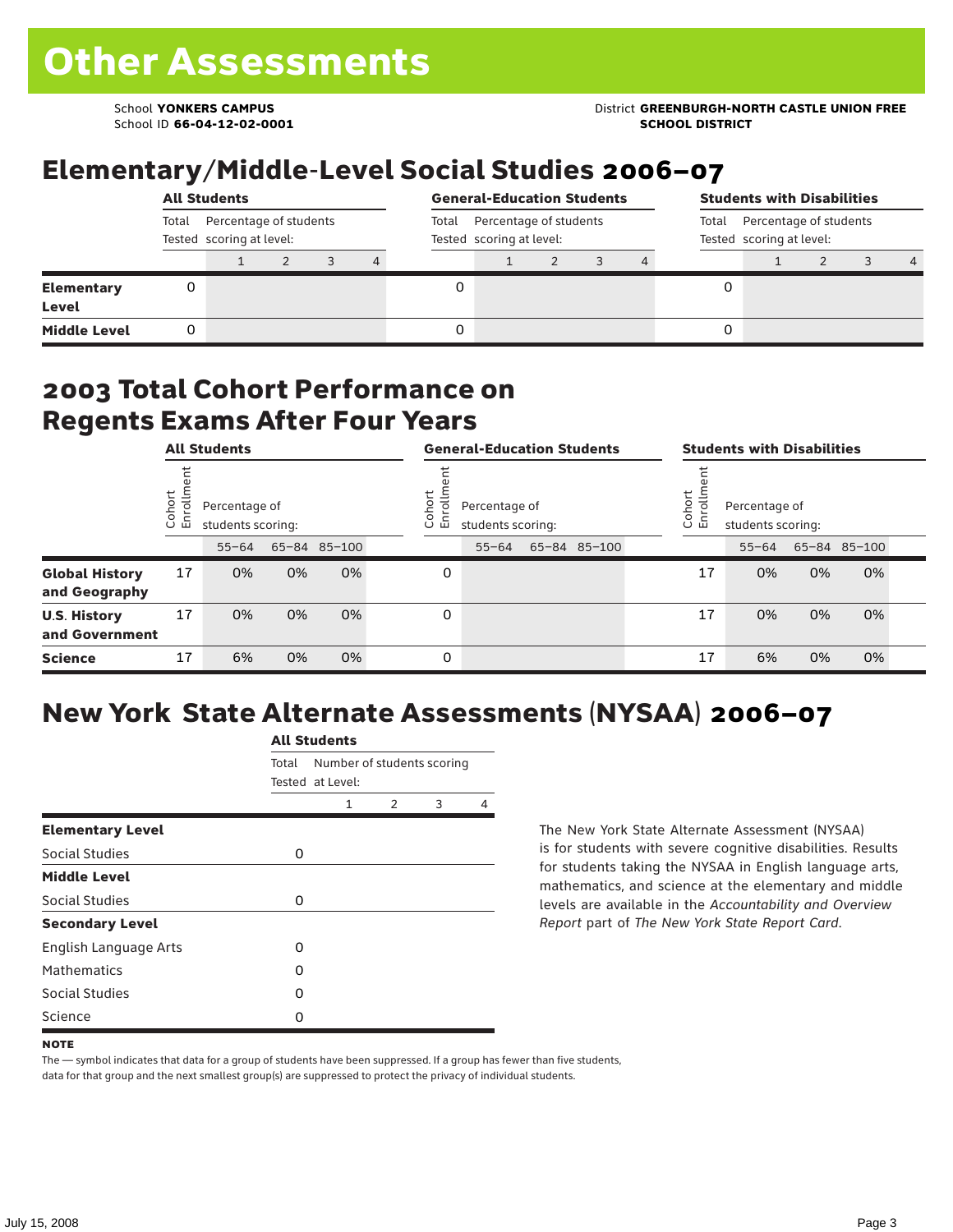School ID 66-04-12-02-0001

## School **YONKERS CAMPUS**<br>
School ID 66-04-12-02-0001<br>
School ID 66-04-12-02-0001

# High School Completers

|                                    |             | <b>All Students</b>   |                            |                       | <b>General-Education Students</b> | <b>Students with Disabilities</b> |                            |  |
|------------------------------------|-------------|-----------------------|----------------------------|-----------------------|-----------------------------------|-----------------------------------|----------------------------|--|
|                                    |             | Number<br>of Students | Percentage<br>of Graduates | Number<br>of Students | Percentage<br>of Graduates        | Number<br>of Students             | Percentage<br>of Graduates |  |
| <b>Total Graduates</b>             | $2006 - 07$ | 0                     |                            | 0                     |                                   | 0                                 |                            |  |
|                                    | $2005 - 06$ | 13                    |                            | Ω                     |                                   | 13                                |                            |  |
|                                    | $2004 - 05$ | 9                     |                            | 0                     |                                   | 9                                 |                            |  |
| <b>Receiving a Regents Diploma</b> | $2006 - 07$ | 0                     |                            | 0                     |                                   | 0                                 |                            |  |
|                                    | $2005 - 06$ |                       | 8%                         | $\circ$               |                                   |                                   | 8%                         |  |
|                                    | $2004 - 05$ |                       | 11%                        | 0                     |                                   |                                   | 11%                        |  |
| <b>Receiving a Regents Diploma</b> | $2006 - 07$ | 0                     |                            | 0                     |                                   | 0                                 |                            |  |
| with Advanced Designation          | $2005 - 06$ | 0                     |                            | 0                     |                                   | Ω                                 |                            |  |
|                                    | $2004 - 05$ | Ω                     |                            | 0                     |                                   | 0                                 |                            |  |
| <b>Receiving an</b>                | 2006-07     | 0                     |                            | 0                     |                                   | 0                                 |                            |  |
| <b>Individualized Education</b>    | $2005 - 06$ | 3                     | N/A                        | 0                     |                                   | 3                                 | N/A                        |  |
| Program (IEP) Diploma              | $2004 - 05$ | 3                     | N/A                        | $\circ$               |                                   | 3                                 | N/A                        |  |

NOTE Students receiving Regents diplomas and Regents diplomas with advanced designation are considered graduates; recipients of IEP diplomas are not.

## High School Noncompleters

|                              |             | <b>All Students</b>   |                           |                       | <b>General-Education Students</b> | <b>Students with Disabilities</b> |                           |  |
|------------------------------|-------------|-----------------------|---------------------------|-----------------------|-----------------------------------|-----------------------------------|---------------------------|--|
|                              |             | Number<br>of Students | Percentage<br>of Students | Number<br>of Students | Percentage<br>of Students         | Number<br>of Students             | Percentage<br>of Students |  |
| <b>Dropped Out</b>           | 2006-07     | 0                     |                           | 0                     |                                   | 0                                 |                           |  |
|                              | $2005 - 06$ |                       |                           | Ω                     |                                   |                                   |                           |  |
|                              | $2004 - 05$ |                       |                           | 0                     |                                   | O                                 |                           |  |
| <b>Entered Approved High</b> | 2006-07     | 0                     |                           | 0                     |                                   | 0                                 |                           |  |
| <b>School Equivalency</b>    | $2005 - 06$ |                       |                           |                       |                                   |                                   |                           |  |
| <b>Preparation Program</b>   | $2004 - 05$ |                       |                           | 0                     |                                   | $\bigcap$                         |                           |  |
| <b>Total Noncompleters</b>   | $2006 - 07$ | 0                     |                           | 0                     |                                   | 0                                 |                           |  |
|                              | $2005 - 06$ |                       |                           |                       |                                   |                                   |                           |  |
|                              | $2004 - 05$ |                       |                           |                       |                                   |                                   |                           |  |

### Post-secondary Plans of 2006–07 Graduates

|                                | <b>All Students</b>   |                           |                       | <b>General-Education Students</b> | <b>Students with Disabilities</b> |                           |  |
|--------------------------------|-----------------------|---------------------------|-----------------------|-----------------------------------|-----------------------------------|---------------------------|--|
|                                | Number<br>of Students | Percentage<br>of Students | Number<br>of Students | Percentage<br>of Students         | Number<br>of Students             | Percentage<br>of Students |  |
| To 4-year College              | 0                     |                           | 0                     |                                   | 0                                 |                           |  |
| To 2-year College              |                       |                           | 0                     |                                   | O                                 |                           |  |
| <b>To Other Post-secondary</b> | 0                     |                           | 0                     |                                   | 0                                 |                           |  |
| <b>To the Military</b>         | Ω                     |                           | 0                     |                                   | 0                                 |                           |  |
| <b>To Employment</b>           |                       |                           | 0                     |                                   | O                                 |                           |  |
| <b>To Adult Services</b>       | Ω                     |                           | 0                     |                                   | O                                 |                           |  |
| <b>To Other Known Plans</b>    |                       |                           | 0                     |                                   | O                                 |                           |  |
| <b>Plan Unknown</b>            |                       |                           | 0                     |                                   |                                   |                           |  |